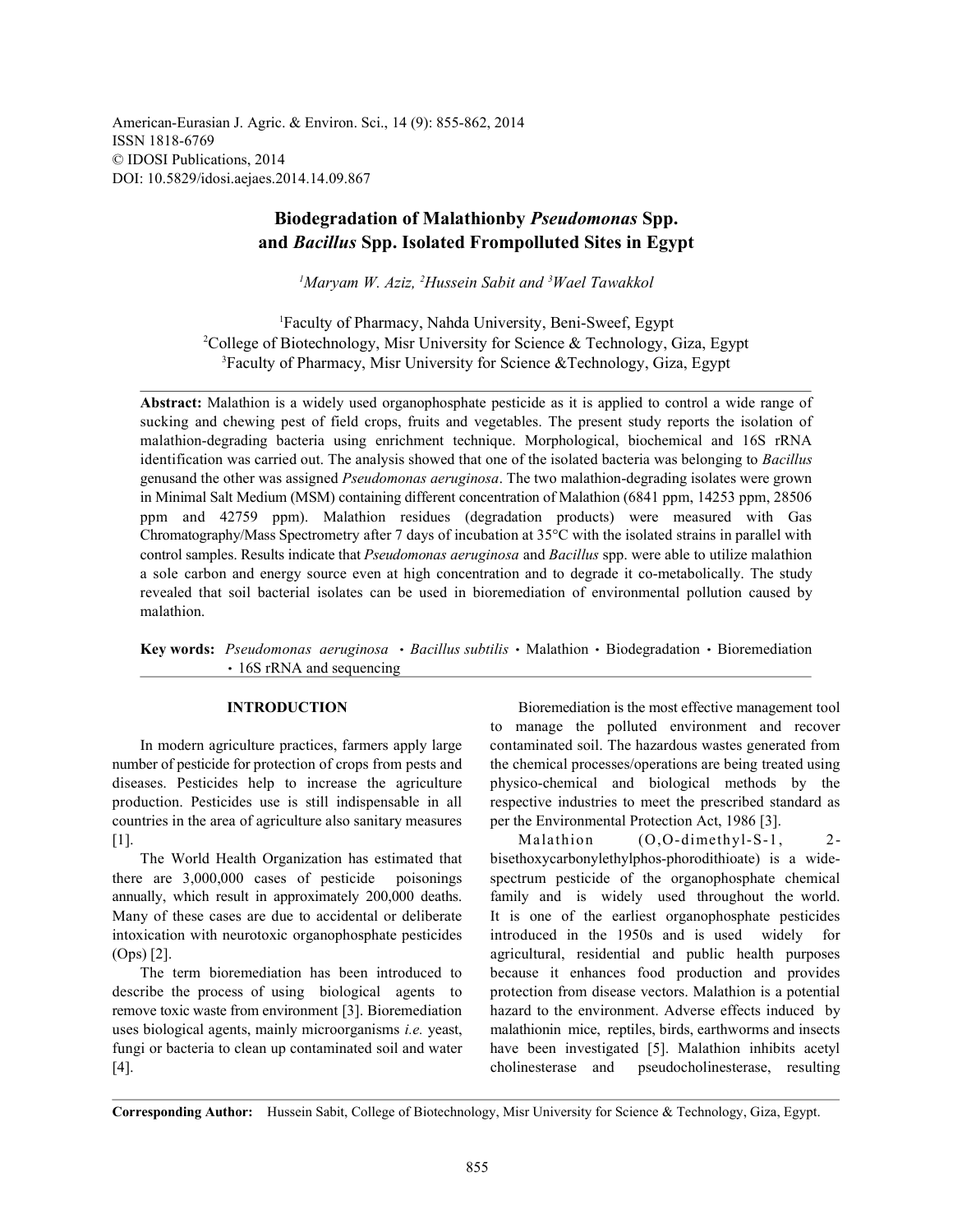in accumulation of acetylcholine and overstimulation of biochemical and molecular tests. The morphological acetylcholine receptors in synapses of the nervous analysis comprises shape, motility and Gram system and neuromuscular junctions. In addition, acute staining. exposure to malathion will cause body-wide symptoms The biochemical tests included catalase test, and their intensity will be dependent on the severity of gelatinasetest, starch hydrolysis test (amylase test), exposure. Possible symptoms include nausea, diarrhea, casein hydrolysis test and oxidase test. The molecular cramps, excessive sweating, seizures and even death [6]. tests included 16S rRNA gene detection and

as old as the human civilization itself. Microorganisms using Applied Biosystem 3130 sequencer. The obtained have long served humans in industrial applications *e.g.* sequences were BLASTed on NCBI database [9]. production of food, drug and cosmetics. Recently, progress can be seen in the use of microorganisms for **Biodegradation Assay:** For growth study, 5 mL of 24 h old environmental biotechnology, namely removal of culture prepared in nutrient broth was inoculated into a 45

evaluate the natural biodegradability of *Bacillus subtilis* MnSO<sub>4</sub>.4H<sub>2</sub>O, 0.01g CaCl<sub>2</sub>.2H<sub>2</sub>O, 0.025g FeSO<sub>4</sub>), and *Pseudomonas aeruginosa* to degrade malathion and These ingredients were dissolved in 1000 mL distilled shed some light on using them to clean up malathion- water) [8]. contaminated soils. Different concentrations of malathion were used in

from various agricultural fields in different regions of exposed to. Percentage of residual malathion was Beni-Suef governorate. Soil samples were collected by determined 7 days post inoculation by Gas removing about 5 cm of the soil surface; 100 g were Chromatography Mass Spectrometry (GC/MS)[10]. A collected from 10-cm depth and used within 2 h of control experiment without insecticide in MSM was used collection. The soil was moist at the time of collection for comparison. (moisture level was about 8-9% for the different soil samples). Moisture level was determined by drying the **RESULTS** samples in the oven at 110°C and calculating the difference in weight after drying. A commercial grade of **Soil Isolates:** In the present investigation, soil samples malathion (57%) was purchased from the local market. were collected from different agriculture soils in Beni-Suef

technique was used for the isolation of malathion- species by using nutrient agar supplemented with degrading organisms from different geographical location. malathion and the rest of the isolates were discarded. The bacterial culture capable of degrading malathion was isolated from the malathion-pretreated soil with varying **Characterization of the Malathion-Degrading Bacteria:** concentration of malathion in the medium. The soil Bacterial characterization, based on the morphological, samples were inoculated into 250 mL of nutrient broth biochemical and molecular tests indicated that the isolated medium in 500-mL Erlenmeyer flask. At daily intervals, one strains were *Pseudomonas aeruginosa* and *Bacillus* loop full from enrichment culture of the flask was streaked *subtilis.* Further, the results of the present study indicated onto nutrient agar plates supplemented also with that the isolated bacteria were belonging to the *genus* malathion (0.1-1%) and incubated at 35°C for 48 h. *Pseudomonas* and they were Gram-negative, rod shaped Individual colonies were sub-cultured into nutrient agar (Fig. 1), oxidase positive, motile, give positive for catalase plates containing the same concentration of malathion test (Fig. 2), positive for gelatinase test (Fig. 3) and was until pure culture was isolated [8]. The reported to degrade malathion. Whereas, bacteria

bacterial culture was made using morphological, positive for catalase test (Fig. 6).

The history of the use of microorganisms by man is identification. 16S rRNA was amplified and sequenced

greenhouse gases from various sites [7]. mL Minimal Salt Medium (MSM)  $(5.97g\ Na<sub>2</sub>HPO<sub>4</sub>.12H<sub>2</sub>O,$ However, the aim of the present study was to  $2.27g$  KH<sub>2</sub>PO<sub>4</sub>, 1g NH<sub>4</sub>Cl, 0.5g MgSO<sub>4</sub>.7H<sub>2</sub>O, 0.02g

**MATERIALS AND METHODS** and 42759 ppm). The incubation period was 7 days at **Sampling and Characterization:** Samples were collected environmental conditions where microorganisms already the present study (6841 ppm, 14253 ppm, 28506 ppm 35°C. No shaking condition was used to keep the

**Isolation of Microorganisms:** The enrichment culture *Pseudomonas aeruginosa* and two were found *Bacillus* governorate, out of 12 isolates four were found to be

**Identification of the Bacterial Isolates:** rod shaped (Fig. 4), spore forming, positive for starch The identification and characterization of the hydrolysis test (Fig. 5), positive for gelatinase test and belonging to the genus *Bacillus* were Gram-positive, large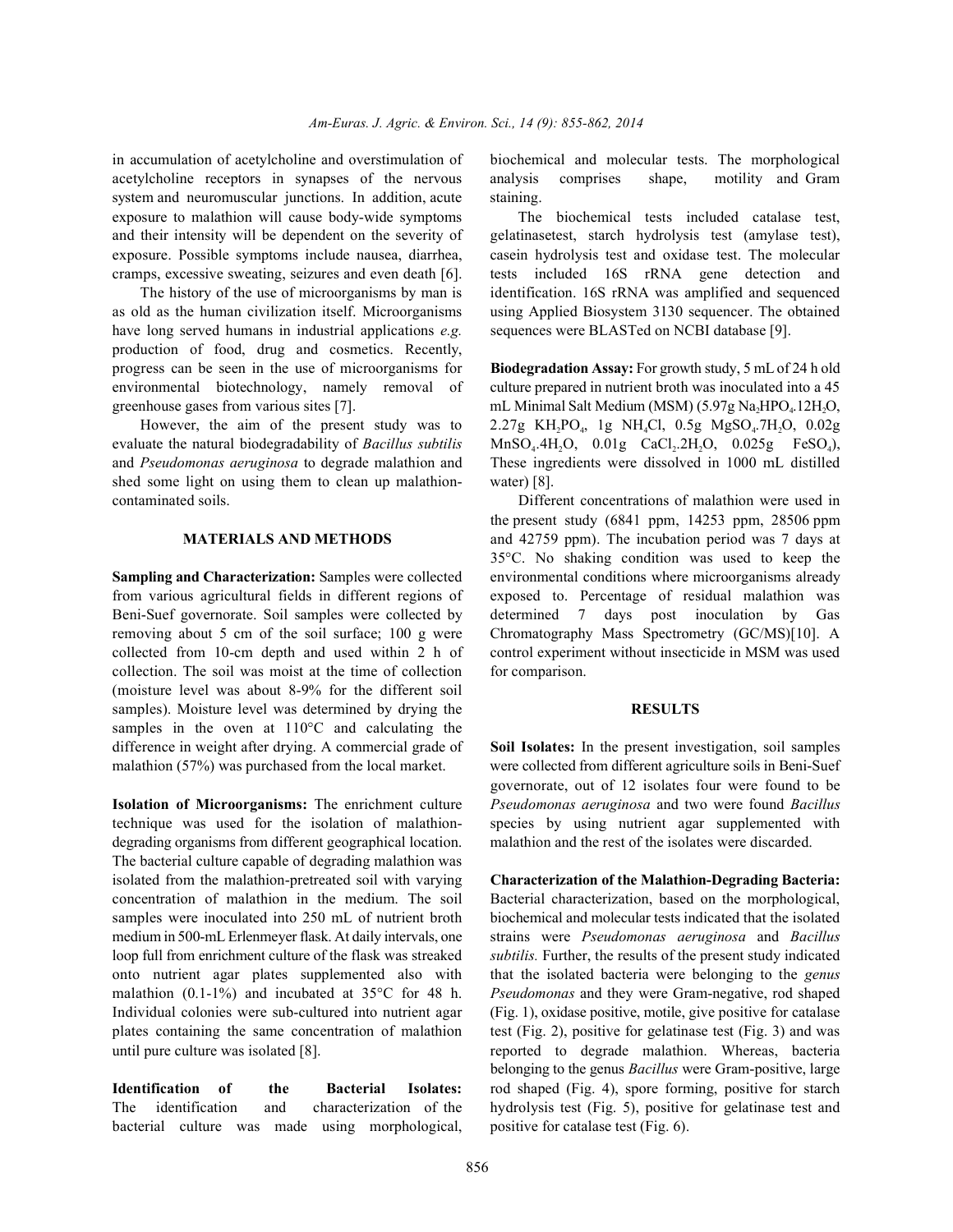

Fig . 1: Gram negative staining of *Pseudomonas aeruginosa*.



Fig. 2: Catalase positive test *of Pseudomonas aeruginosa*.



Fig. 3: Gelatinase positive test of *Pseudomonas aeruginosa*.



Fig. 4: Gram positive staining of *Bacillus subtilis*.

**Biodegradation Byproducts:** Malathion degradation products were indicated by GC/MS at 7 days after incubation. Data indicated that malathion was detected as a parent compound at 9.22 min., molecular formula



Fig. 5: Positive starch hydrolysis test of *Bacillus subtilis*.



Fig. 6: Positive catalase test of *Bacillus subtilis*.



Fig. 7: The rate of malathion biodegrudation performed by *P. aeruginosa*.

Table 1: Rate of degradation of malathion by *Pseudomonas aeruginosa* and *Bacillussubtilis*at different concentration.

| Strain/Conc. | $6841$ ppm | 14253 ppm | 28506 ppm | 42759 ppm |  |  |  |  |
|--------------|------------|-----------|-----------|-----------|--|--|--|--|
| P.aeruginosa | 62.9%      | 75.6%     | 70.6%     | 81.6%     |  |  |  |  |
| B. subtilis  | 8.5%       | 82.9%     | 95.3%     | 42.6%     |  |  |  |  |

 $C_{10}H_{19}O_6PS_2$ , M. W. of 330, in addition to decrease in malathion concentration ranging from 4% to 57% from the initial concentration.

For the bacterial degradation study, the result of each bacterial degradation (*Pseudomonas aeruginosa* and *Bacillus subtilis*) are represented in Fig. (7), Fig. (8) and Table (1).

**Molecular Characterization:** After being amplified, 16S rRNA of both *Bacillus* and *Pseudomonas* isolates were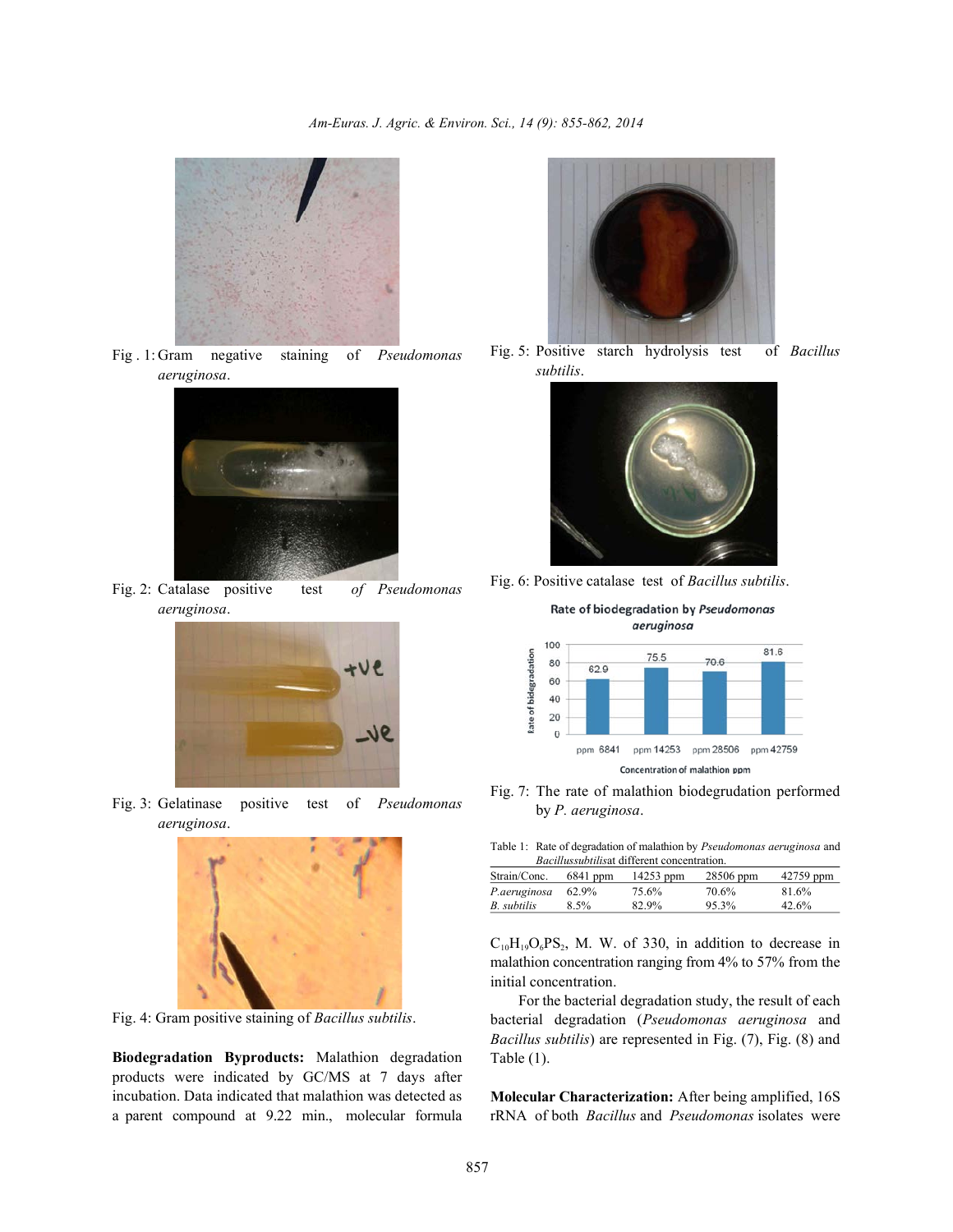*Am-Euras. J. Agric. & Environ. Sci., 14 (9): 855-862, 2014*

Rate of biodegradation by Bacillus subtilis



Fig. 8: The rate of malathion biodegrudation performed by *B. Subtilis*



Fig. 9: Graphic representation of the alignment of the sequence obtained from NCBI data base for *Bacillus* isolate.

| Sequences producing significant alignments:                                 |  |                                              |  |                                     |
|-----------------------------------------------------------------------------|--|----------------------------------------------|--|-------------------------------------|
| Select All None Selected 0                                                  |  |                                              |  |                                     |
| <b>Algrenents</b> Download GorBank Graphics Distance free of results        |  |                                              |  |                                     |
| Description                                                                 |  | Max Total Query E<br>score score cover raiue |  | Accession                           |
| Ш<br>Bacillus subtilis subsp. subtilis str. 168 chromosome, complete genome |  |                                              |  | 2765 27541 100% 0.0 99% NC 000954.3 |
| Bacillus amvioliquefaciens FZB42, complete genome<br>I U                    |  |                                              |  | 2743 25650 100% 0.0 99% NC 009725.1 |
| Bacillus atrophaeus 1942 chromosome, complete genome                        |  |                                              |  | 2721 19032 100% 0.0 99% NC 014639:1 |
| Bacillus lichenformis DSM 13 = ATCC 14580 chromosome, complete genome       |  |                                              |  | 2632 18378 100% 0.0 98% NC 006322.1 |
| Bacillus pumilus SAFR-032 chromosome, complete genome                       |  |                                              |  | 2531 17711 100% 0.0 97% NC 009848.1 |
| Bacillus infantis NRRL B-14911, complete genome                             |  |                                              |  | 2316 20807 100% 0.0 94% NC 022524.1 |
| Bacillus sp. 1NLA3E, complete genome                                        |  |                                              |  | 2305 27628 100% 0.0 94% NC 021171.1 |

Fig. 10: The entries produced significant alignments with the target sequence of *Bacillus* isolate.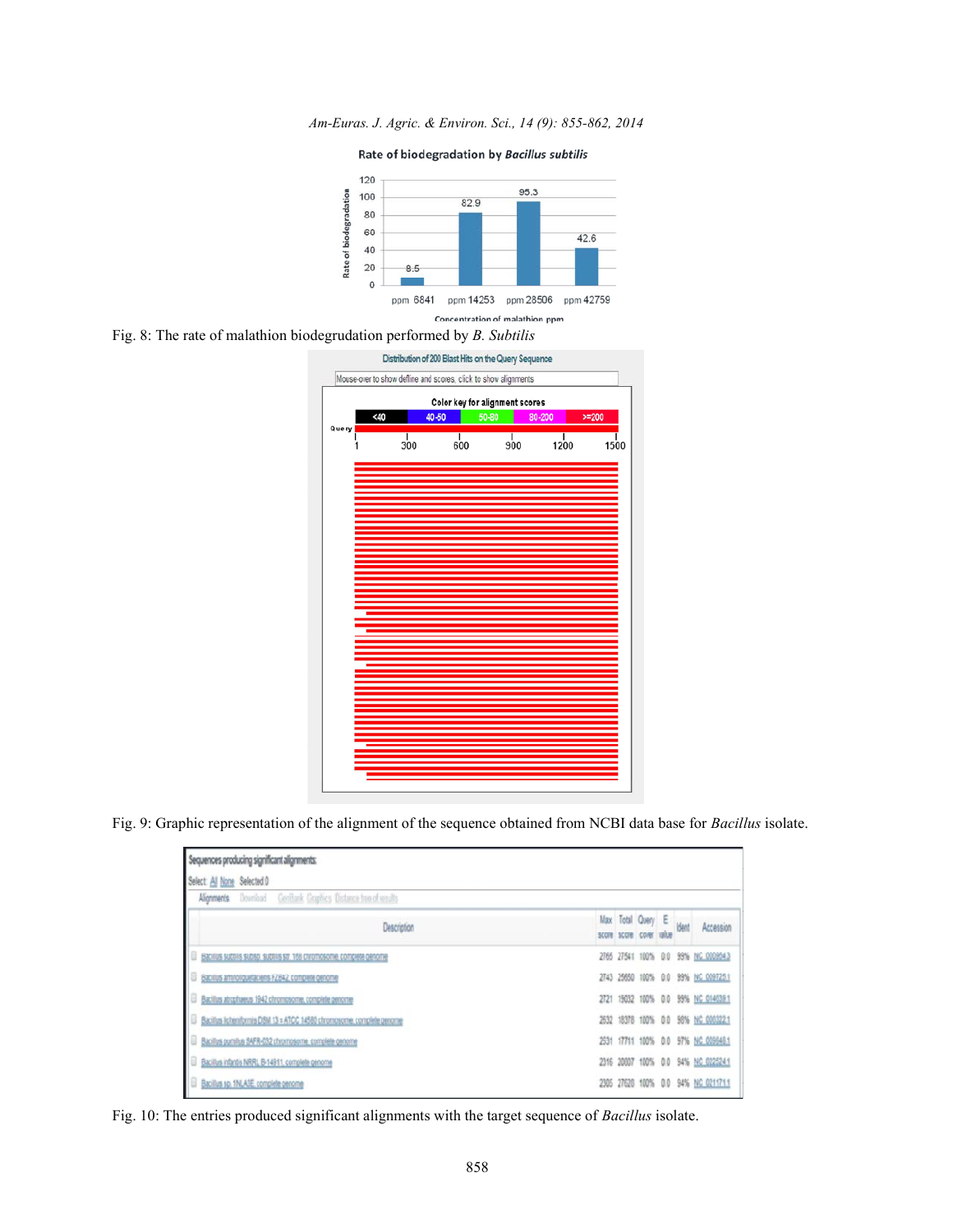

*Am-Euras. J. Agric. & Environ. Sci., 14 (9): 855-862, 2014*

Fig. 11: Graphic representation of the alignment of the sequence obtained from *Pseudomonas* isolate.

| Sequences producing significant alignments:                              |  |                                              |  |                                     |
|--------------------------------------------------------------------------|--|----------------------------------------------|--|-------------------------------------|
| Select: All None Selected:0                                              |  |                                              |  |                                     |
| GerBank Graphics Distance two of results<br>Dowload<br><b>Alignments</b> |  |                                              |  |                                     |
| Description                                                              |  | Max Total Query E<br>score score cover value |  | Accession                           |
| Pseudomonas aeruginosa PAO1 chromosome, complete genome                  |  | 2747 10977 100% 0.0                          |  | 99% NC 002516.2                     |
| Pseudomonas stutteri A1501 chromosome, complete genome                   |  |                                              |  | 2519 10024 100% 0.0 97% NC 009434.1 |
| Pseudomonas denitificans ATCC 13857, complete genome                     |  |                                              |  | 2503 12466 100% 0.0 97% NC 020829.1 |
| Pseudomonas mendocina ymp chromosome, complete genome                    |  |                                              |  | 2503 10007 100% 0.0 97% NC 009439.1 |
| Pseudomonas fulva 12-X chromosome, complete genome                       |  |                                              |  | 2442 9758 100% 0.0 96% NC 015556.1  |
| Pseudomonas mortelli SB3101, complete penome                             |  |                                              |  | 2420 14521 100% 0.0 96% NC 023076.1 |
| Pseudomonas putida KT2440 chromosome, complete genome-                   |  |                                              |  | 2420 16924 100% 0.0 96% NC 002947.3 |
| Pseudomonas entomochila L48 chromosome, corriclete genome                |  |                                              |  | 16897 100% 0.0 96% NC 008027.1      |

Fig. 12: The entries produced significant alignments with the target sequence of *Pseudomonas* isolate.

subjected to sequencing and BLASTed to identify the **DISCUSSION** related sequences in the NCBI database. The obtains data indicated that the nucleotide sequence of the Pesticides could increase agriculture productivity *Bacillus* isolate, when aligned with other sequences, is which side by side result in the environmental pollution belonging to *Bacillus subtilis* with 99% relationship with [11]. E value = 0 and query coverage =  $100\%$  (Figure 9 and 10). In the present study, 12 bacterial isolates were While the sequence of *Pseudomonas* isolate was aligned isolated on MSM with malathion as a carbon and energy with relationship of 99% with *Pseudomonas* source. On the basis of morphological, biochemical and *aeruginosa*with (E value = 0 and query coverage = 100%) molecular characterization, *Pseudomonas* and *Bacillus* (Figure 11 and 12). species were identified [12] and based on the molecular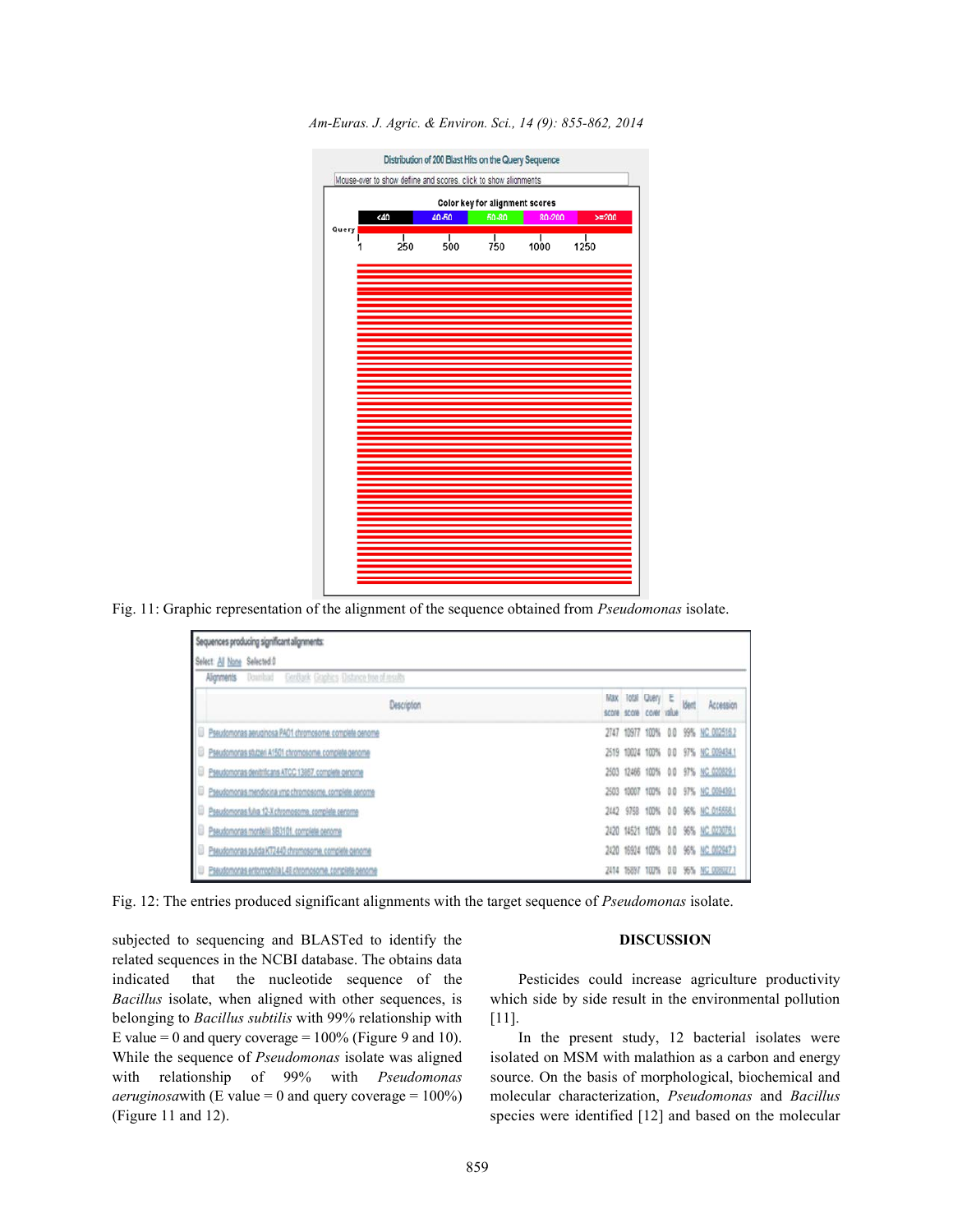*Bacillus subtilis*. *Bacillus* sp.

*aeruginosa* was capable to degrade malathion at different *Bacillus* cultures gave a rate of biodegradation of 8.5% concentration (6841 ppm, 14253 ppm, 28506 ppm and with many different biodegradation products and other 42759 ppm) with biodegradation rates were 62.9, 75.6, 70.6 impurities. Despite this rate of biodegradation was too low and 81.6%, respectively. These data were in accordance compared to the higher concentrations and compared to with many researchers [13-15]. the rate of biodegradation performed by *Pseudomonas*, it

biodegradation rate by which *Pseudomonas* degraded cope of a chocking presence of malathion in the media malathion was  $62.9\%$ . This might be slightly high rate of [25, 26]. biodegradation performed by the genus *Pseudomonas* The second concentration was 14253 ppm. The rate [16] and it could be attributed to the bacterial enzymes by which *Bacillus* degraded malathion was 82.9%. which were secreted with the bacterial cells upon being There was a witnessed increase in the biodegradation rate exposed to the pollutant [8, 17]. and this might be related to the ability of the bacteria to

biodegradation rate was 75.6%. It was obvious that the that the higher concentrations of malathion might induce rate of biodegradation was increased with increasing the the expression of bacterial enzyme that hydrolyzes malathion concentration, as it was flow within the malathion [5 19, 25]. hypothesis postulating that the bacterial enzymes The third concentration was 28506 ppm and the rate concentration was proportionally produced with of biodegradation by which *Bacillus* degraded increasing concentration of malathion [18]. malathion was 95.3%. It was noticed that the rate of

ppm, the rate of biodegradation has increased concentration and that might be referred to as a sort of exponentially from 71.6 to 81.6%, respectively with reactivation of the enzymes related to the biodegradation increasing the malathion concentrations applied. process. It has been documented [19] that the higher This pattern could be considered a linear relationship concentration of malathion might have severe effect of the between the pollutant concentration and rate by which growth curve of *Bacillus* spp*.,* but the pattern of *Pseudomonas aeruginosa* performed the biodegradation biodegradation obtained in the present study indicated process. This relationship might be referred to the that the microbe was able to cope with the high readiness of the bacterial enzyme system to degrade concentration of malathion. malathion extracellularly by secreting the enzymes outside The fourth concentration was 42759 ppm and the rate the bacterial cell [19, 20]. of biodegradation presented by *Bacillus* was 42.6%.

degradation rate reached the maximum level where it could in the present study had adverse effects of the bacterial be interpreted in the light of adaptability of the bacteria to growth. This concentration might inhibit the bacterial the surrounding conditions. Tolerance to high pesticide enzymes involved in the biodegradation process. concentrations is critical, since concentrations at Other researchers indicated a similar pattern of bacterial contaminated sites may be several orders of magnitude response to high concentration of pesticide [8, 17, 23]. higher than the recommended usage doses for these Data indicated that the biodegradation rate has products [21]. decreased with increasing malathion after certain

(malathion and parathion insecticides) in the environment stressful conditions the culture exposed to [15]. was carried out by carboxy esterase and these enzymes Another reason may be the less availability of are found in many bacteria such as *Pseudomonas* dissolved oxygen (DO), as it is reported that increased *aeruginosa* [22]. *aeruginosa* [22].

to degrade malathionat different concentration strains isolated from agriculture soil, classified as (6841 ppm, 14253 ppm, 28506 ppm and 42759 ppm), with *Pseudomonas aeruginosa* and *Bacillus subtilis*, could

identification using 16S rRNA sequencing, the two rates 8.5, 82.9, 95.3 and 42.6%, respectively. [23, 24], isolates were classified as *Pseudomonas aeruginosa* and reported similar rate of malathion biodegradation using

In the present study, we found that *Pseudomonas* The first concentration was 6841 ppm and the For the first concentration (6841 ppm), the is still acceptable with respect to the ability of *Bacillus* to

In the second concentration (14253 ppm), the cope with this concentration. Other scholars suggested

In the last 2 concentrations; 28506 ppm and 42759 biodegradation has increased with increasing the

Again, at very high concentration (42759 ppm), the Results indicated that the highest concentration applied

Detoxification of several organophosphates concentrations and this might be due to the harsh and

On the other hand, *Bacillus subtilis* was found The obtained results concludes that the bacterial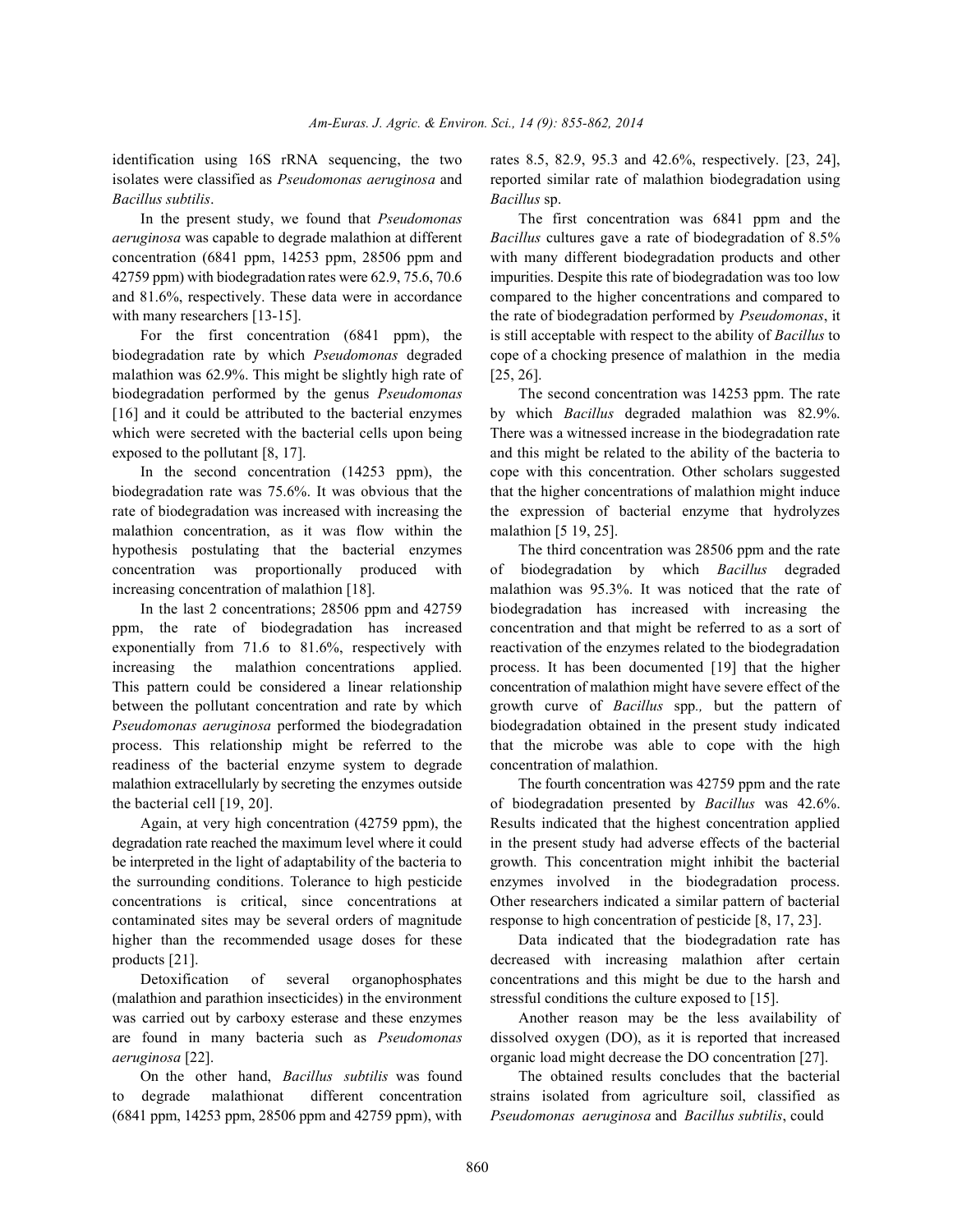soils and detoxification of agriculture waste even at high concentration.

## **REFERENCES**

- 1. Aruna, M., R.M. Raju and K.N. Reddy, 2014. Validation of multi residue method for organo phosphate pesticides in water and sediments by gas chromatography with pulsated flame photometric detector. Research Journal of Pharmaceutical, Biological and Chemical Sciences, 5(2): 488-497.
- 2. Eddleston, M., N.A. Buckley, P. Eyer and A.H. Dawson, 2008. Mangement of acute organophosphorus pesticide poisoning. US national library of medicine, 371(9612): 597-607.
- 3. Jamaluddin, H., D.M. Zaki and Z. Ibrahim, 2012. Isolation of metal tolerant bacteria from polluted wastewater. Pertanika J. Trop. Agric. Sci., 35(3): 647-662.
- 4. Strong, P.J. and J.E. Burgess, 2008. Treatment methods for wine-related and distillery wastewaters: A review. BioremediationJournal, 12(2): 70-87.
- 5. Yonar, S.M., M.S. Ural, S. Silici and M.E. Yonar, 2014. Malathion-induced changes in the haematological profile, the immune response and the oxidative/antioxidant status of Cyprinus carpio carpio: protective role of propolis. Ecotoxcology and Environmental Safety, 102: 202-209.
- 6. Basarslan, S.K., H. Alp, S. Senol, O. Evliyaoglu and U. Ozkan, 2014. Is intralipid fat emulsion a promising therapeutic strategy on neurotoxicity induced by malathion in rats? European Review for Medical and Pharmacological Sciences, 18(4): 471-476.
- 7. Hamer, G., 2010. Methanotrophy: from the environment to industry and back. Chem. Eng. J., 160(2): 391-397.
- 8. Atit, W.A., K.K. Ghaima, S.A. Ali and M.M. Mohammed, 2013. Study the growth kinetics of pseudomonas aeruginosa degrading some pesticides which isolated from cultivated soil. Iraq Journal of Market Research and Consumer Protection, 5(1): 157-167.
- 9. NCBI, http://blast.ncbi.nlm.nih.gov/Blast.cgi
- 10. Jilani, S., 2013. Comparative assessment of growth and biodegradation potential of soil isolate in the presence of pesticides. Saudi Journal of Biological Sciences, 20(3): 257-264.
- 11. Battaglin, W. and J. Fairchild, 2002. Potential toxicity of pesticides measured in midwestern streams to aquatic organisms. Water Sci. Technol., 45: 95-103.
- be useful for the treatment of malathion-contaminated 12. Bergey, H.W.R., 1994. Bergey's Manual of Determinative Bacteriology. Edited By, Williams and Willkins, Baltimore.
	- 13. Ajaz, M., N. Noor, S. A. Rasool and S.A. Khan, 2004. Phenol resistance bacteria from soil: Identificationcharacterization and genetic studies. Pak J. Bot., 36(2): 415-424.
	- 14. Martin, M., G. Mengs, E. Plaza C. Garbi, M. Sánchez, A. Gibello, F.Gutierrez and E. Feerer, 2000. Propachlor removal By *Pseudomonas* strain GCH1in an immobilized-cell system. Appl. Environ. Microbiol., 66(3): 1190-1194.
	- 15. Jilani, S. and M.A. Khan, 2004. Isolation, characterization and growth response of pesticides degrading bacteria. Journal of Biological Sciences, 4(1): 15-20.
	- 16. Nikel, P.I., D. Pérez-Pantoja and V. de Lorennzo, 2013. Why are chlorinated pollutants so difficult to degrade aerobically? Redox stress limits 1,3 dichloroprop-1-ene metabolism by *Pseudomonas pavonaceae*.Philos. Trans. R. Soc. Lond. B Biol. Sci., 368(1616): 20120377.
	- 17. Levanon, D., 1993. Roles of fungi and bacteria in the mineralization of the pesticides atrazine, alachlor, malathion and carbofuran in soil. Soil biology and Biochemistry, 25(8): 1097-1105.
	- 18. Lalucat, J., A. Bennasar, R. Bosch, E. García-Valdésand N.J. Palleroni, 2006.Biology of *Pseudomonas stutzeri*.Microbiol. Mol. Biol. Rev., 70(2): 510-547.
	- 19. Krog, A., T.M. Heggeset, T.E. Ellingsen and T. Brautaset, 2013. Functional characterization of key enzymes involved in L-glutamate synthesis and degradation in the thermotolerant and methylotrophic bacterium *Bacillus methanolicus*. Appl. Environ. Microbiol., 79(17): 5321-5328.
	- 20. Kosina, M., M. Barták, I. Mašlañová, A.V. Pascutti, O. Šedo, M. Lexa and I. Sedláček, 2013. Pseudomonas prosekii sp. nov., a novel psychrotrophic bacterium from Antarctica. Curr. Microbiol., 67: 637-646.
	- 21. Tang, M. and M. You, 2012. Isolation, identification and characterization of a novel triazophos-degrading *Bacillus* sp. (TAP-1). Microbiological Research, 167(5): 299-305.
	- 22. Gilbert, E.S., A.W. Walker and J.D. Keasling, 2003. A constructed microbial consortium for biodegradation of the organophosphorus insecticides parathion. App. Microbiol. Biotechnol., 61(1): 77- 81.
	- 23. Singh, B., J. Kaur and K. Singh, 2013. Bioremediation of malathion in soil by mixed Bacillus culture. Advances in Bioscience and Biotechnology, 4(5): 674-678.